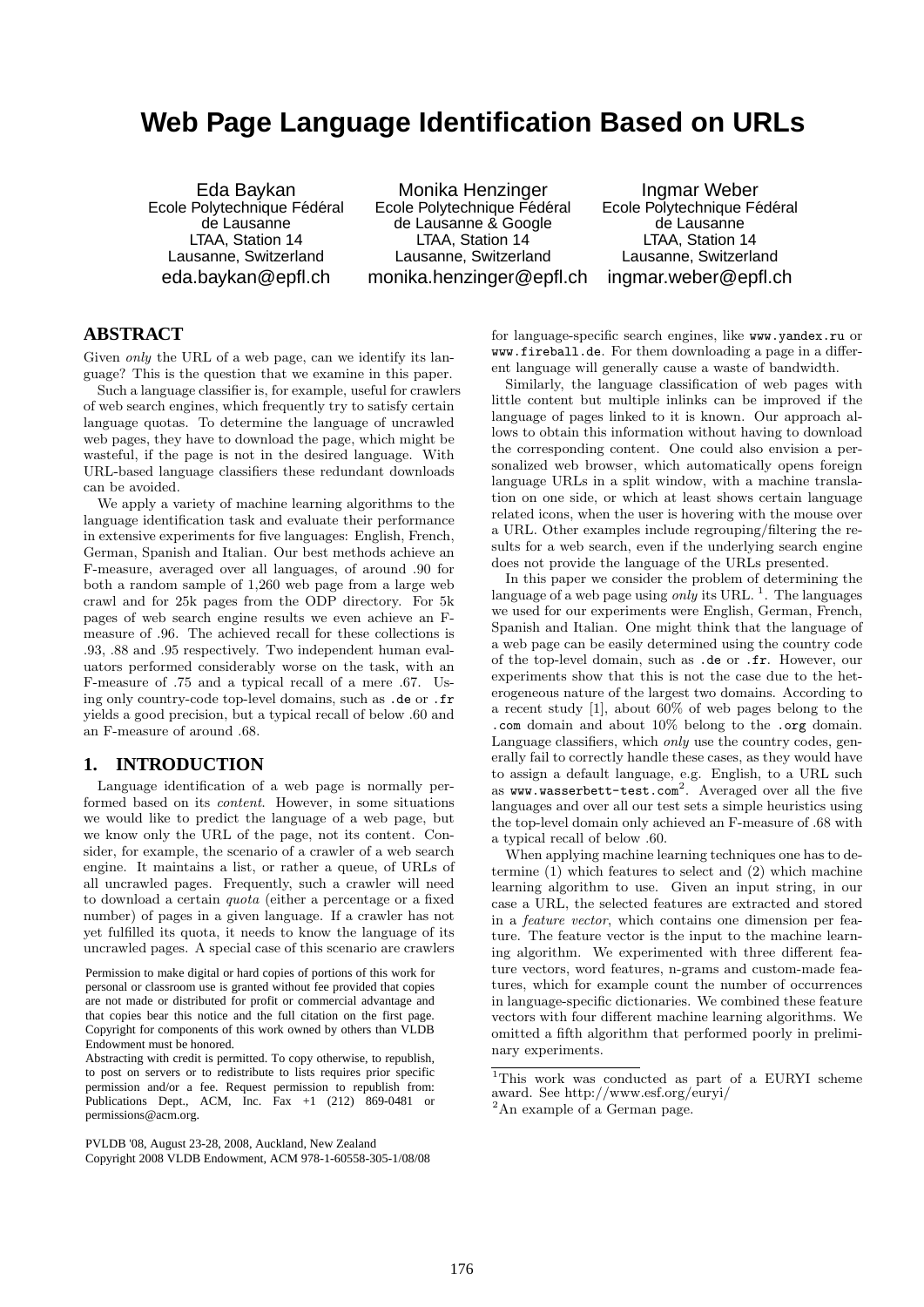The algorithms were evaluated on three different data sets: (1) 24,647 pages listed under one of our five languages in the Open Directory  $Project<sup>3</sup>, (2)$  4,987 language specific search engine results obtained from Microsoft's Live Search<sup>4</sup>, and (3) a random sample of 1,260 from a large web crawl labeled by hand.

The performance varied between the different data sets and also between different languages. Our best performing algorithms achieved an F-measure of .88, .96 and .90 for the first, second and third set, resp. We also experimented with combinations of algorithms, where for each URL we asked a pair of algorithms for their classification. For some test sets, this led to a further improvement in precision or recall, so that F-measures of .90, .96 and .92, resp., could be obtained. For comparison the country-code based approach only achieved an F-measure of .66, .81, and .57, resp.

We asked two humans to identify the language of each URL in the smallest of the data sets, namely data set  $(3)$ , based only on the URL without any additional information. They achieved similar recall and precision values to each other. The average of their F-measures was .75, the average of their recall was .67. With an F-measure of .92 and a recall of .95 on this data set our best techniques clearly outperformed the human evaluators.

Another important aspect which we explored is the amount of data needed for training. For example, the heuristic which uses only country code top-level domains does not require any training data, while the machine learning approaches that we study here all need labeled training data. We show that changing the amount of training data impacts which feature set and which algorithm works best.

In a separate set of experiments we trained the classifiers not only on URLs but also on the content of the pages in the ODP language subdirectories. We augmented the feature vectors derived from the URL with information from the full text of the corresponding URL. This was done only for the training set and not for the test set, for which we always assume that the content has not yet been obtained. However, training on content led to a decrease in F-measure for all languages and data sets.

The remainder of this paper is organized as follows. In Section 2 we discuss work related to language classification and related to web page language classification in particular. Section 3 describes the techniques we applied to the problem, covering different feature sets, different algorithms and different ways to combine classifiers. The experimental setup, including details of the evaluation measures and data sets used, is presented in Section 4. Our main experimental results are, grouped by feature set, given in Section 5 which includes the results of the human performance for this task. The dependence of the algorithms on the amount of training data available is discussed in Section 6. The impact on the performance when we use content for training is investigated in Section 7. Finally, we summarize our main findings and discuss future work in Section 8.

## **2. RELATED WORK**

We are not aware of any prior work on classifying the language of web pages based on their URLs. However there has been work done on classifying web pages according to category using only URL. Namely, in [8] the authors try

to classify web pages from academic hosts according to the categories, "course", "faculty", "project" or "student". Although their study is similar in spirit (use only the URL), the actual problem (classify according to language vs. category) and the data sets (1.25M vs. 5k pages from 4 universities) and algorithms differ considerably.

For the language classification task, there is also a plethora of work using the content. An excellent survey can be found in [12]. The most important choice involves concerns the features to be used.

A simple idea is to use common short words as language indicators [7], e.g., the word "the" indicates English. This works well given a sufficiently long sample of text. Variants of this approach look for discriminative letter sequences such as "ery " for English or "eux " for French. However, neither idea is applicable to our setting of URL language classification, where the text is very short and does not even have to contain any proper words.

A more sophisticated technique based on word features is the Maximum Entropy-based approach by Nigam et al. [11]. They use an Improved Iterative Scaling scheme to learn a probabilistic model for each language based on word counts in documents. A document is classified as belonging to the language with the highest conditional probability, given the word distribution in the document. This is one of the methods we experimented with.

For settings where the text to be classified is short or it contains a significant amount of misspellings, n-grams are generally the preferred choice of features. An n-gram is a consecutive character sequence of length  $n$ , e.g., a *trigram* is such a sequence of length 3. For each word in a document all n-grams within the word boundaries are generated. See Section 3.1 for more details. Algorithms build models based on the frequency of n-grams in the training data to learn e.g. that "\_th" or "ing" are typical English trigrams. N-grams have the desirable property that a single misspelled letter in a long word only affects a small number of n-grams. Trigram-based techniques outperform the common word approach when the text is short and perform no worse on longer texts [4]. Thus, trigrams are the most widely used features. Character-based Markov models for language classification [3] can be seen as a variant of the n-gram approach. This approach determines the probability that certain sequences of characters are generated. It is assumed that the next character only depends on a certain number of previous characters so that these "windows" are essentially the n-grams mentioned above. Markov models are also used to train Prediction by Partial Match compression models in [14], where they classify a document based on compression performance.

All the n-gram based techniques build an n-gram distribution for each language in the training set. The document is classified as belonging to the language with the "most similar" n-gram distribution. Two parameters need to be specified in this process. (1) The number of n-grams to use needs to be set. It is possible to use all trigrams but, especially for the "rank-order" approach mentioned below, one usually chooses either the  $k$  most frequent n-grams, or all n-grams which occur more than  $k$  times in the training set. The issue of how the selection of n-grams can be improved is discussed in [6]. (2) A notion of similarity needs to be defined. Cavnar and Trenkle [2] use the aforementioned rank-order statistic, which compares the different frequency ranks. Sibun and

 ${}^{3}$ http://www.dmoz.org

<sup>4</sup> http://search.live.com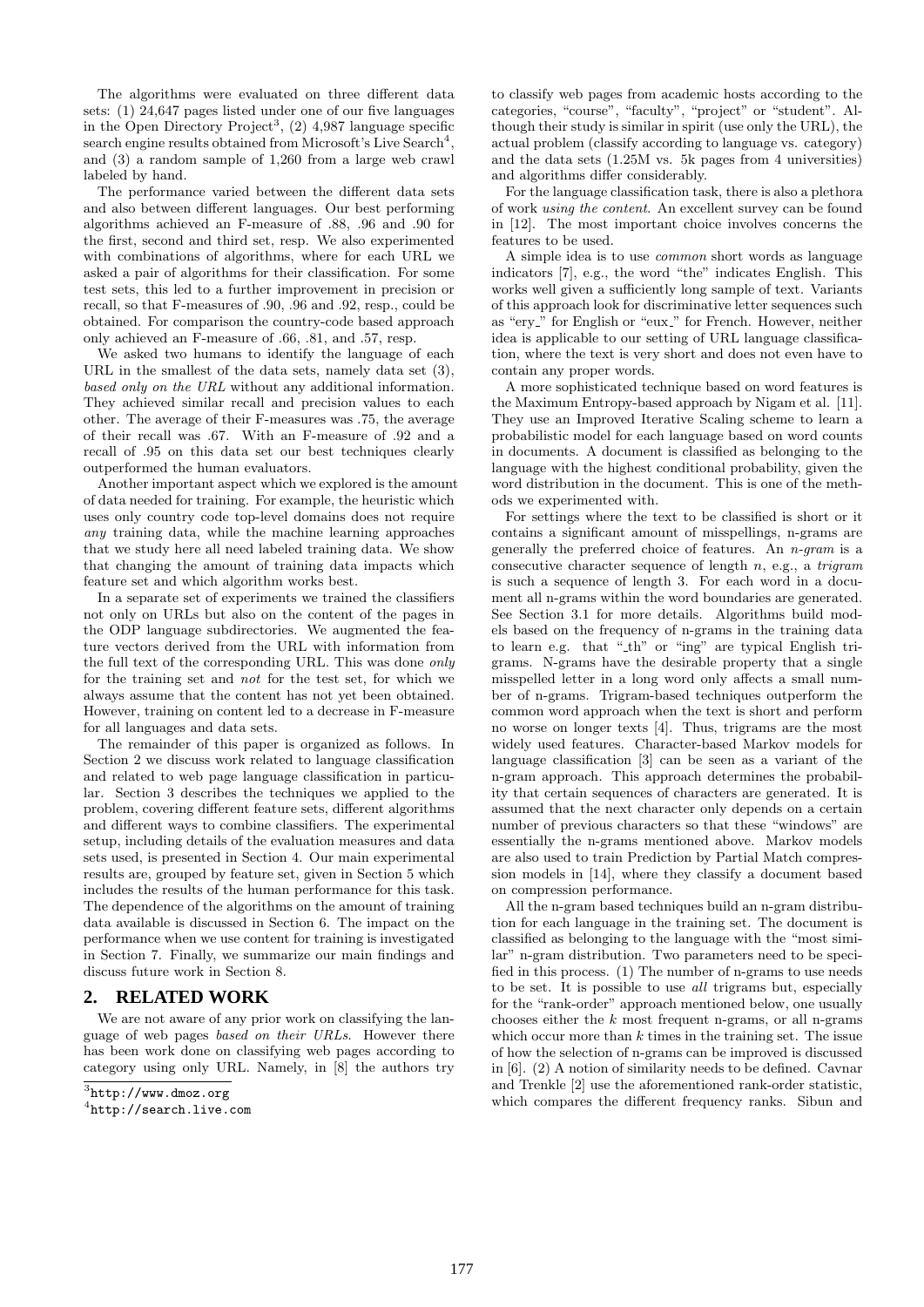Reynar [12] use Relative Entropy as a distance measure. We used the latter approach for our experiments because it performed best in preliminary experiments, where we compared Markov Models, rank-order statistics and relative entropy. The performance of several distance measures is compared in [9], but it does not include Relative Entropy.

As web pages contain frequently spelling errors or madeup words, web page language classification is often a more challenging problem than regular, non-web documents . Using the content of web pages Martins and Silva [9] built a Portuguese classifier with a recall of 95% and (mapped to our evaluation setup) a precision of 99%. This gives an Fmeasure of .97, comparable to the F-measure of .95, which we achieve for Italian without using the content of the page.

There are two papers published on using the content of web pages for language identification. Vega and Bressan [15] built an Indonesian classification system for use in a search engine for the Indonesian web. They trained a trigrambased classifier on a dictionary of 10k Indonesian words. On a small test set of 24 documents they achieved a precision and recall of around 90%. Somboonviwat et al. [13] describe an experimental language specific web crawler for Japanese and Thai. Their crawler used the character encoding scheme of web pages together with the frequency of certain bytes for language classification and they simply assume that this works perfectly to detect the language when (i) the full text is available and (ii) the languages under consideration use a complex character encoding. Unfortunately, they did not state how well the language identification part of their crawler worked. Their crawling strategies are based on the observation that web pages written in the same languages tend to be close to each other in the hyperlink structure of the web. This fact is exploited in [6] to improve the classification for European languages. Note that we do not use the link structure of the web as constructing it requires retrieving the content of web pages.

# **3. LANGUAGE IDENTIFICATION BASED ON URLS**

To apply machine learning algorithms to the problem of language identification of a URL, one first needs to map both the training and the test data to numerical feature vectors. We discuss different ways of doing this in Section 3.1. In Section 3.2 we describe the algorithms which we experimented with. These are Naive Bayes, Decision Tree, Relative Entropy, Maximum Entropy and a simple baseline algorithm using only the top-level domain. It is also possible to combine the results from different algorithms in an attempt to boost the quality of the combined classifier. This approach is discussed in Section 3.3. The data sets and the measures used for the experiments will be described in detail in Section 4.

## **3.1 Extracting Feature Vectors**

We experimented with three different methods to extract features from URLs: using words as features, using trigrams as features and using custom-made features.

Words as features. Each URL is split into a sequence of strings of letters at any punctuation marks, numbers or other non-letter characters. Resulting strings of length less than 2 and special words, namely, "www", "index", "html", "htm", "http" and "https" are removed. We refer to a single valid string as a token. For example, the URL http://www.

internetwordstats.com/africa2.htm would be split into the tokens internetwordstats, com, and africa. Algorithms using words features keep counters for the number of times a certain token is seen in the URLs of a given language. This way algorithms can learn that tokens such as cnn or gov are indicative of English, whereas produits or recherche are indicative of French.

Trigrams as features. This approach starts with the same tokens as the method above. That is, a URL is first split into tokens. Then trigrams, i.e., sequences of exactly three letters, are derived from them. For example, the token weather gives rise to the trigrams "-we", "wea", "eat", "ath", "the", "her" and "er\_". A possible advantage of using trigrams over using only full words is that trigrams can partly "understand" a language by learning that the trigrams "\_th" or "ing" are very common in English, which can then be even applied to unknown tokens/words.

Instead of computing trigrams for the tokens that were generated from the URL, we could have also tried a second approach, namely computing trigrams for the URL directly. With the second approach we would, for example, generate the trigram "hi-" for the URL http://www.hi-fly.de, which we would not generate with the method used in the paper. We used the first and not the second approach because (a) the first approach corresponds to the way trigrams are used for language classification of full text features, and (b) we believe that trigram between tokens are much more random than trigrams within a token. However, it would be interesting future work to verify this conjecture.

Note that for both the previous and this feature set the dimensionality of the feature vectors depends on the training set. Furthermore, for both feature sets it is easy to learn that de should count as a clue for German pages and fr as a clue for French pages.

Custom-made features. We also experimented with using a fixed number of special features for each URL. These features are mostly derived from dictionaries and from information concerning the top-level domain.

- Top-level domain country code. For each language we used a small number of top-level domain (TLD) country codes. E.g., we counted ".us", ".uk" and ".nz" as top-level domains for English. The full list is given in Section 3.2, where we discuss a simple baseline algorithm. We also used binary features for the occurrences of country codes in other parts of the URL. For these generalized features a URL such as http: //fr.search.yahoo.com would have the corresponding feature set to 1.
- Other top-level domains. We used binary features to (separately) keep track of whether a URL is in the .net, .org or .com domain.
- OpenOffice dictionaries. We counted the number of tokens present in OpenOffice dictionaries.<sup>5</sup> No effort was made to detect compound words such as in http: //www.cheapflights.com.

<sup>5</sup> http://wiki.services.openoffice.org/wiki/

Dictionaries. We used the following spelling dictionaries. English: United States. German: Germany, by F. M. Baumann. French: France Classique. Spanish: French: France Classique. Spanish: Spain-etal. Italian: Dizionario Italiano.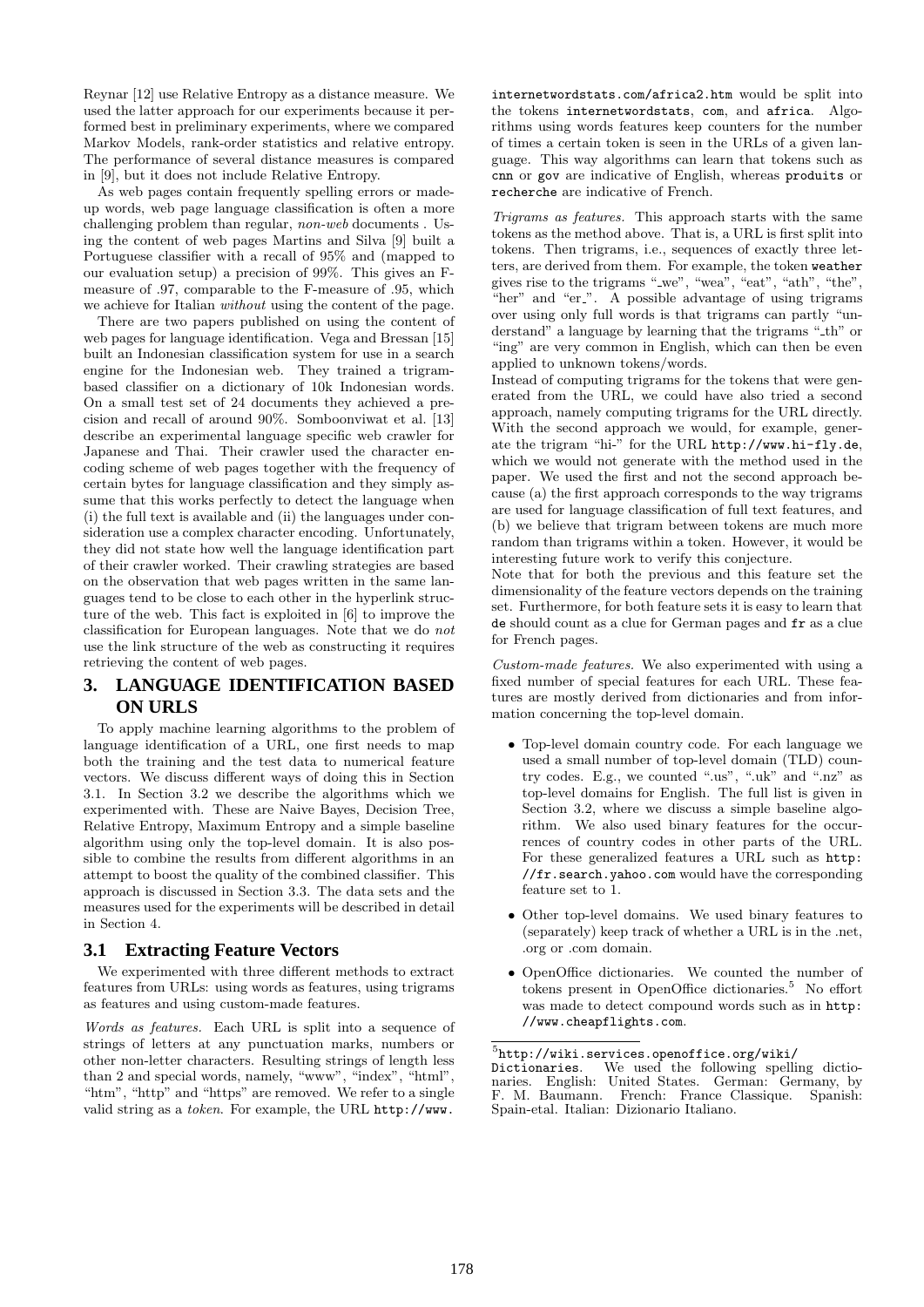- Dictionary with city names. We used lists from Wikipedia to construct a dictionary of cities for each language. This way we can, e.g., tell that Berlin is a city in a German-speaking country. We added these lists because the OpenOffice dictionaries tend to have large cities (Paris, London, Berlin, ...) in all the languages, and miss smaller towns.
- Trained dictionary. We also trained dictionaries on all the URLs in the training set. Here we automatically added tokens to the dictionary for a language X if this token (i) appeared in at least .01% of the URLs of language X, and (ii) at least 80% of the URLs in which the token appeared belong to X. This way, e.g., the token "arcor"<sup>6</sup> gets added to the trained German dictionary and the token "galeon"<sup>7</sup> to the Spanish one. Only tokens of minimum length 3 were included in the dictionary. Note that the "words as features" setting discussed before can be seen as implicitly using a more fine-grained version of such a dictionary.
- Number of hyphens. Preliminary experiments showed that, somewhat surprisingly, hyphens occur about five times more often in German URLs than in English URLs. That is why we included this counter in the feature set.

In total, including small variants where dictionaries were merged and where counters were maintained separately before the first '/' of a URL and after, we obtained 74 features for each URL. To obtain a meaningful subset of features, which can also be easily interpreted, we ran a greedy step-wise forward feature selection algorithm for the decision tree (see Section 3.2), where at each step the single feature which gives the biggest benefit to the performance is added. The performance was measured in terms of the F-measure on the validation set. This selection mechanism identified the following 15 features as the most relevant ones for each language: binary feature for TLD country code before the first '/' (five times, one for each language), token counts in OpenOffice dictionary (also five times) and token counts in the trained dictionary (also five times)<sup>8</sup>.

For all languages and all data sets the differences between using all 74 features and using only the 15 best features were also small (at most .03 in terms of F-measure) so that in section 4 we only report the numbers for the subset of 15 features. Also note that these 15 features were selected as they generally gave the best results for the decision tree algorithm and that other feature sets might perform slightly better for other algorithms.

Apart from our main setting, where we construct the feature vectors using only an individual URL, we also experimented with an extension where the content of webpages was used for training.

Training on content. We downloaded the web page for all URLs in the training set and used the terms in the web page (after removal of HTML tags) as well as the tokens derived from the URL for training. We used this artificial "lengthening" of the URL by augmenting it with the content in an attempt to generate more training data without using more URLs. Note that we never used the content of the test URLs.

# **3.2 Classification Algorithms**

In this section we briefly describe the algorithms we used in our experiments. Only our simple baseline algorithms, which use the top-level domain, implicitly assume feature vectors of a certain type. The other algorithms work with any feature set. We refer the reader to text books, such as by Hastie et al. [5], for a detailed explanation of basic machine learning algorithms such as Naive Bayes or Decision Trees.

In most settings, we trained five separate binary classifiers ("Is it language X or not?"), rather than one multi-way classifier ("Which of the five languages is it?"). But whenever this was not the case, such as for the ccTLD classifier described below, we mapped the multi-way classifier to five binary classifiers in the obvious way for a unified evaluation.

Country code top-level domain only  $(ccTLD)$ . For this simplest baseline algorithm we only used country code top-level domains (ccTLD). Our baseline algorithm takes the ccTLD of a URL, checks the official language for the ccTLD's country and assigns the corresponding language to the URL. Concretely, for French it uses the ccTLDs fr (France), tn (Tunisia), dz (Algeria), and mg (Madagascar). For German it uses de (Germany) and at (Austria). For Italian it uses only it (Italy). For Spanish it uses es (Spain), cl (Chile), mx (Mexico), ar (Argentina), co (Colombia), pe (Peru), and ve (Venezuela). For English it uses au (Australia), ie (Ireland), nz (New Zealand), us, gov, mil (United States), and gb and uk (United Kingdom). This "algorithm" will be abbreviated as ccTLD. Note that it has the nice feature that it does not require any labeled training URLs.

Country code top-level domain plus .com and .org  $(ccTLD+)$ . This "algorithm" is essentially the same as the one above, the only difference being that we add the .com and .org TLDs to the set of English TLDs. This variant will be abbreviated as  $ccTLD+$ . Both  $ccTLD$  and  $ccTLD+$  only work with the trivial set of "features" and can, obviously, not be applied to other feature sets.

Naive Bayes (NB). This simple algorithm assumes conditional statistical independence of the individual features given the language. It then applies the maximum likelihood principle to find the language which is most likely to generate the observed feature vector.

Decision Trees  $(DT)$ . This algorithm builds a binary tree where the inner nodes correspond to tests on a single feature ("Is the count of tokens in the French dictionary bigger than 2?") and each leaf corresponds to a classification. The tree is constructed greedily, where at each step the feature which reduces the misclassification the most is added as a node. Decision trees have the desirable property of being easy to interpret. See Figure 1 for an example of such a tree.

Relative Entropy  $(RE)$ . This algorithm first learns a probability distribution for each of the possible languages in the training set, by simple computing the average distribution for each language. Every feature vector from the test set is converted into a probability distribution. It is assigned

 $6$ One of Germany's big internet providers which hosts private homepages under http://home.arcor.de/username/. <sup>7</sup>A Spanish homepage provider.

<sup>8</sup> In some cases there were small differences and, e.g., the simple version of the TLD country code ("Is the URL from a German-speaking TLD country code?") were included rather than the generalized version ("Are there any .de's or .at's before the first  $\gamma$ '?"), but we preferred to use the same 15 features for all languages as (i) the performance differences were negligible and (ii) this makes the presentation more concise.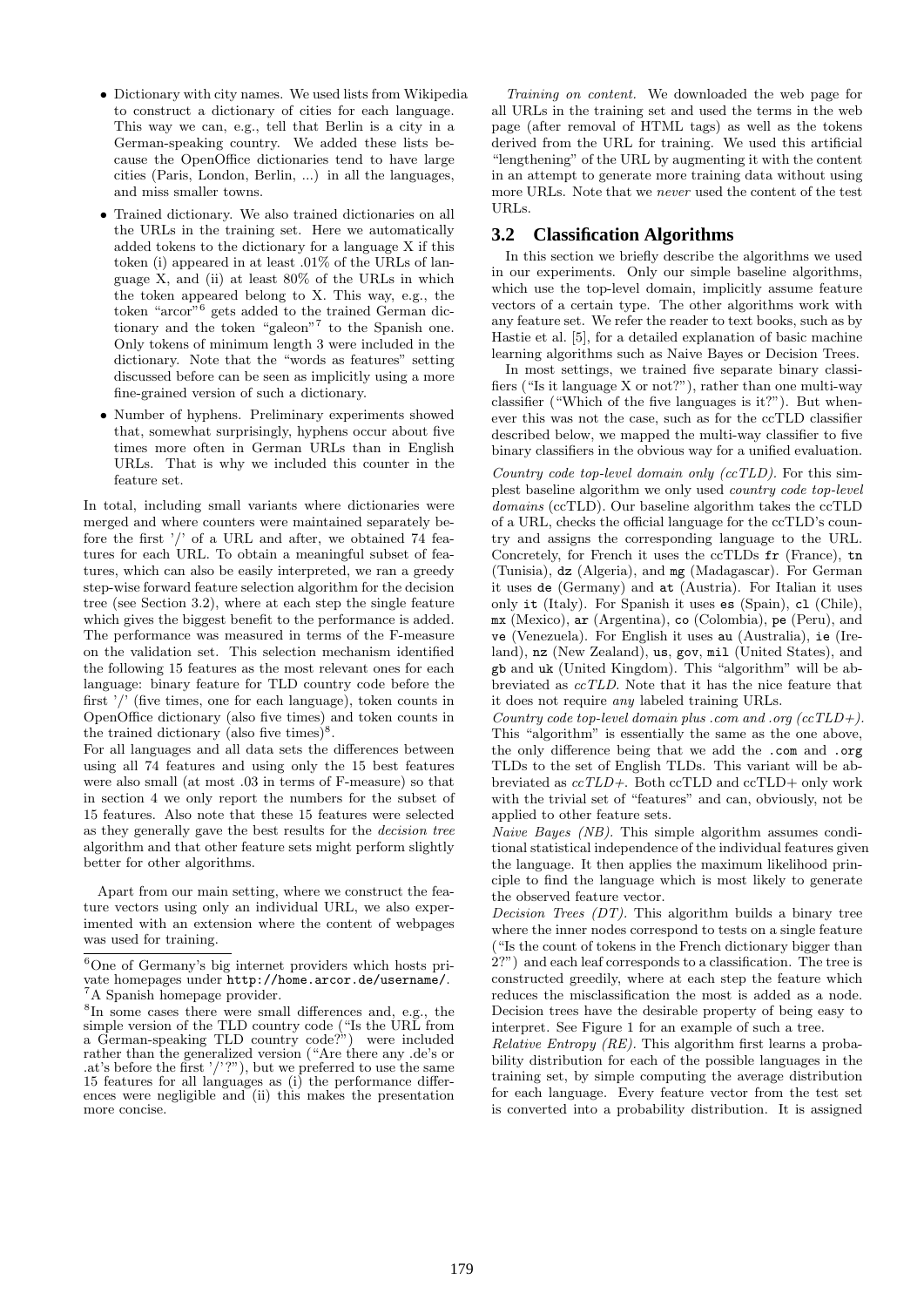to the class with the lowest relative entropy between the trained average distribution and the test feature vector distribution. All of our feature sets give non-negative feature vectors and so we simply normalized these to unit L1 norm. See [12] for details about Relative Entropy classifiers.

Maximum Entropy (ME). The idea behind this approach is to find a distribution over the observed features which explains the observed data but which also tries to maximize the entropy, or "uncertainty", in this distribution. This results in a constrained optimization problem which is then solved using an iterative scaling approach. Details about this scheme can be found in [11].

We experimented with all combinations of features sets (Section 3.1) and algorithms, except that we computed decision trees only for the custom-made features. The reason for this is that a decision tree on trigrams or word features would give a gigantic tree, where each decision node corresponds to a particular trigram or word, and the tree is no longer interpretable.

We also experimented with k-nearest neighbor classifiers. However, we omitted them from these experiments as they gave considerably worse results in preliminary experiments.

All of the binary classification algorithms we used treat positive and negative examples symmetrically, i.e., they try to minimize the overall classification error. However, they could be modified, e.g., by increasing positive or negative training examples, to give more weight to detecting either the positive or negative cases. Details about the training set used are given in Section 4.1.

In our experiments we used the Bow Toolkit [10] for Maximum Entropy and Naive Bayes classifiers in combination with word and trigram features. For Maximum Entropy in combination with custom-made features we used MAT-LABArsenal [16]. In all the other cases we implemented the algorithms ourselves.

## **3.3 Merging Classifiers**

We experimented with two ways of combining two different algorithms. One combination method tries to boost recall (while possibly sacrificing some precision) and the other tries to boost precision (while possibly sacrificing some recall). Both methods have a dedicated "main" algorithm and a dedicated "helper" algorithm.<sup>9</sup>

Recall improvement: To boost recall, we do not trust the main algorithm when it says "no", but we ask the helper algorithm for a second opinion. If it says "yes", we ignore the original output of the main algorithm and output "yes" for the URL and language under consideration. We only output "no" if and only if both algorithms say "no".

Precision improvement: We apply the "dual" strategy, where we only output "yes" if both classifiers say "yes", to boost the precision.

## **4. EXPERIMENTAL SETUP**

In this section, we first describe the data sets we used before we go on to discuss the measures we used to evaluate the quality of the algorithms. Our main experimental results are presented in Section 5.

## **4.1 Data Sets**

<sup>9</sup>Actually, both methods are equally privileged, but it is easier to think about them that way.

We used three different data sets for our experiments. Table 1 gives details about their sizes. For each of the first two data sets, a large number of (labeled) URLs were downloaded from the web. It was then split into a training and a test set by randomly selecting a fixed percentage of URLs as test URLs. The third data set was only used for testing as it consists of manually labeled URLs.

Open Directory Project (ODP). For our first data set we used pages which were filed under a certain language in the Open Directory Project. Concretely, we used the directories for English, German, French, Italian and Spanish from the page http://www.dmoz.org/World/. The full set we downloaded included a total of 2.5M URLs, of which 1.8M were English and only 150k were Italian. To have an equal number of URLs available for each language, we used roughly 150k URLs for each of the five languages as shown in Table 1. The language assigned in ODP was used as a ground truth and no measures were taken to remove possible false positives.

Search Engine Results (SER). We used Microsoft's Live Search<sup>10</sup> to obtain roughly 100k URLs for each language. Here we used the search engine's option to limit the search scope to pages written in a particular language. However, we used one of two further restrictions to avoid that any false positives were reported by the search engine. In one setting we additionally limited the search scope to a particular ccTLD. Here we used .uk for English, .de for German, .fr for French, .es for Spanish and .it for Italian. The queries themselves then consisted simply of 1 to 30 as numbers, and not written out as strings. We chose the numbers as they should appear somewhere on most pages so that no significant bias is created. In total, we obtained about 30k URLs for each language. In the second setting, we dropped the ccTLD restriction and replaced it by the requirement that certain stop words of a language should be present. Concretely, we used lists of the most frequent words in each language to compile lists of 10 stop words specific to each language. Words common to multiple lists, such as "la", were removed. We then cycled through these lists, using 8 of the 10 stop words in combination with a number from 1 to 10 as the search engine query. In total, we obtained about 70k URLs for each language this way. URLs also present in the first set were removed.

Web Crawl (WC). Third, we used a random sample of 1,260 pages from a web crawl we did in 2005. The crawl was performed in a breadth-first manner starting at a large USbased web directory, and consists of 97 million non-duplicate web pages. Here, the true languages were not apriori known and we asked a multi-lingual volunteer to look at the web pages in the sample, not just their URLs to determine their language. This set is the only one containing significantly more English pages than all the other languages combined.

For all data sets we removed URLs belonging to multiple languages from both the training and the test sets. However, this set was small and for the ODP data less than 3% of the Spanish pages were also labeled as English. This percentage was significantly smaller for all other combinations of languages.

For each language we trained the classifiers on the set of all available positive training samples (about 250k) and a random subset of equal size of negative samples, i.e., of URLs

 $^{10}$ http://search.live.com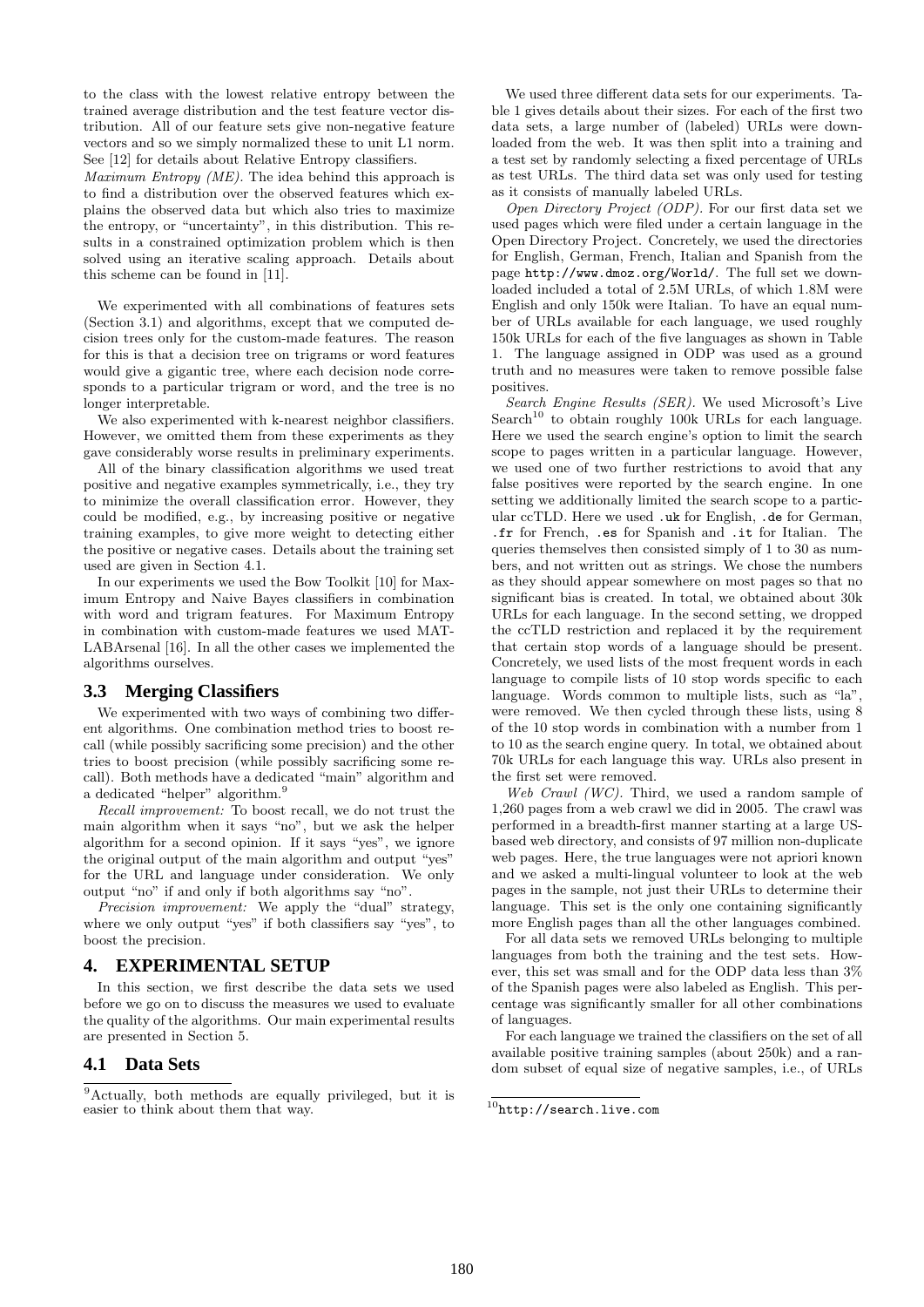belonging to the four other languages. Using all roughly 1.25M URLs to train each binary classifier would have led to too conservative classifiers as the negative samples (1M) would have dominated.

| Data set  | Language                   | Training size | Test size |
|-----------|----------------------------|---------------|-----------|
|           | English                    | 145,000       | 4,910     |
| Open      | $\overline{\text{German}}$ | 144,999       | 4,965     |
| Directory | French                     | 144,996       | 4,961     |
| Project   | Spanish                    | 144,974       | 4,878     |
|           | Italian                    | 144,987       | 4,933     |
|           | English                    | 99,992        | 999       |
| Search    | German                     | 99,572        | 992       |
| Engine    | French                     | 99,549        | 997       |
| Results   | Spanish                    | 99,838        | 997       |
|           | Italian                    | 99,786        | 997       |
|           | English                    | 0             | 1,082     |
| Web       | German                     | 0             | 81        |
| Crawl     | French                     | $^{(1)}$      | 57        |
|           | Spanish                    | 0             | 19        |
|           | Italian                    | $\mathbf{0}$  | 21        |

Table 1: Details about our data sets. The URLs in the web crawl data set were labeled by hand and all used for testing.

#### **4.2 Evaluation Measures**

For each algorithm we created five separate binary classifiers, one for each language. Note that this allows a single web page to be classified as multiple languages simultaneously, as there are five independent (binary) decisions to be made. For each of the evaluated algorithms we report the following three numbers.

Precision P. This is the number of all URLs correctly identified as belonging to language X, divided by all URLs reported to belong to that language.

Recall  $R = positive success ratio p(+|+)$ . This is the number of all URLs correctly identified as belonging to language X, divided by the the total number of URLs for that language. It can also be referred to as "positive success ratio", as it measures the performance on the positively labeled URLs. Note that a  $p(+|+)$  of 1.0 is trivial to achieve by classifying everything as belonging to the language.

Negative success ratio  $p(-|-)$ . Here, we divide the number of correctly identified negative URLs by the total number of negative URLs. Similar to  $p(+|+)$ , a  $p(-|-)$  of 1.0 is trivial to achieve by classifying every URL as negative.

Giving all three numbers is somewhat redundant as

$$
P = n_{+}p(+|+)/(n_{+}p(+|+) + n_{-}(1-p(-|-)))
$$

where  $n_{+}$  (n−) is the number of positive (negative) test samples. We give the precision and recall numbers to allow for easy comparison with prior work. However, notice that the precision  $P$  can be brought arbitrarily close to 1.0 by increasing the number of positive test samples  $n_+$  and keeping  $n_$  fixed, and it can be brought arbitrarily close to 0.0 by increasing the number of negative test samples  $n_-\$ and keeping  $n_+$  fixed, unless the classifier has  $p(-|-) = 1.0$ . Thus we feel that  $p(+|+)$  (= recall) and  $p(-|-)$  are better metrics to use and, hence, we present  $p(-|-)$  in addition.

In scenarios with a strong bias between the languages, such as for our crawl set, the classifier for the biggest language (with biggest  $n_+$  and hence smallest  $n_-$ ) would au-

tomatically have a larger precision value, although both its  $p(+|+)$  and  $p(-|-)$  might be *lower* than the classifier for another language. To avoid this problem we report precision P always for a *balanced* setting with  $n_{+} = n_{-}$ . To obtain these numbers we first compute the  $p(+|+)$  and  $p(-|-)$  on all the URLs in our test set, and then use the formula above to compute the  $P$  for the balanced setting. Although the  $P$ is thus in fact redundant, we still chose to include it in our tables, as it is traditionally given in the literature.

Note that our procedure for computing  $P$  gives us the true limit, which we would obtain if we took infinitely many equally sized positive and negative test samples. Any imbalance among the languages for the negative samples is fully preserved in this procedure. Also note that the F-measure  $F = 2/(1/R+1/P)$  can be easily computed from these numbers. An F-measure of  $F = 0.67$  can be trivially obtained for the balanced setting by always classifying a URL as positive, as this will give  $R = 1$  and  $P = 0.5$ . We will use the F-measure whenever we need a single number to compare algorithms or data sets.

To understand how algorithms fail, we also give for some algorithms a confusion matrix. This matrix has a row for each language in the test set and a column for each language of the classification algorithm. So the row for the English test set can be read as: "How many of the English test set URLs were classified as English, French, German, Spanish or Italian?" Similarly, the column for the English classifier can be interpreted as: "For which percentage of each of the five languages did the English classifier output 'Yes, English.'? " All numbers are given in percent. The values along the diagonal are exactly the recall  $R = p(+|+)$ . Note that the rows do not have to add up to 100%, as a URL can be classified as belonging to different languages simultaneously. Neither do the columns have to add up to 100% as a give classifier can say 'yes' to URLs of various languages. An example of such a confusion matrix can be found in Table 6, which shows the "confusion" for the best performing algorithm.

## **5. MAIN EXPERIMENTAL RESULTS**

In this section we give our main experimental results. We begin by reporting the performance of two different baseline "algorithms", (i) human evaluation (Section 5.1) and (ii) a simple top-level domain based heuristics (Section 5.2). Then we look at the performance of the machine learning algorithms. Here the results are discussed in a per-feature set manner, i.e., we first discuss the performance for the word-based features (Section 5.3), then the trigram-based features (Section 5.4), and finally the custom-made features (Section 5.5). Table 7 gives the evaluation metrics for evaluated all feature set-algorithm combinations on all data sets and languages. The results for combinations of algorithms are discussed in Section 5.6. We discuss the performance of individual languages and algorithms in Section 5.7.

#### **5.1 Human Performance**

To get a better feeling for the difficulty of the problem we asked two independent human evaluators to try to determine the correct language of the web page corresponding to a URL by looking only at the URL. As this is a timeconsuming task, we only asked them to determine the language for the 1,260 URLs in our web crawl test set, and not for the other larger test sets. Both of them were sufficiently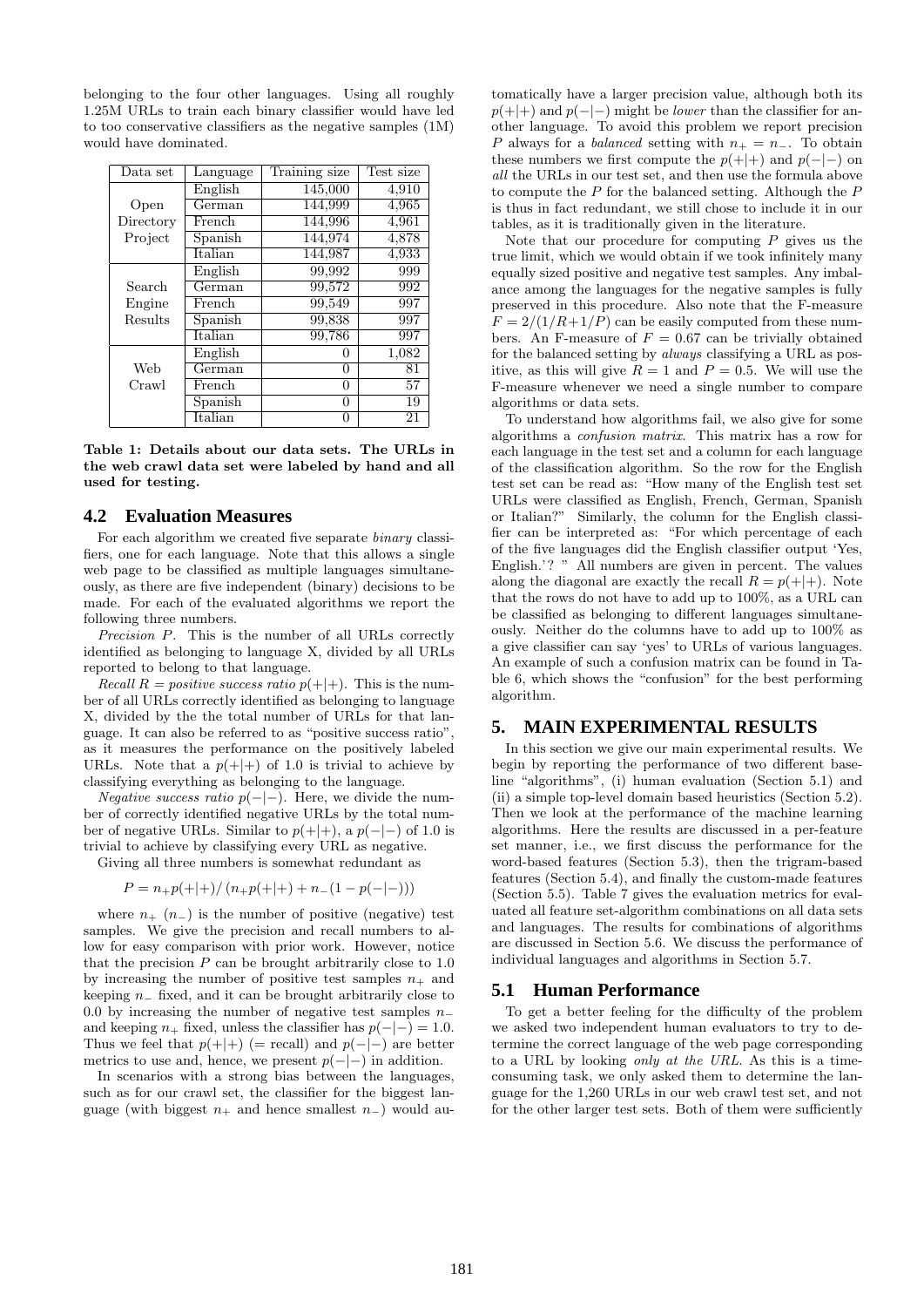familiar with all 5 languages to at least tell the languages apart and both had studied 4 of them. Their performance was similar, not only in terms of the overall F-measure (.71 vs. .79), but also concerning the classification of individual URLs. The correlation coefficient for the classification $11$ between the two evaluators was 0.77. For comparison the correlation coefficient with the best performing algorithm (Naive Bayes with word features) was only 0.45 for one and 0.47 for the other person.

| Test set | Language |     | $R = p(+ +)$ |     |     |
|----------|----------|-----|--------------|-----|-----|
|          | English  | .73 | .99          | .63 | .84 |
| Web      | German   | .99 | .70          | .99 | .82 |
| Crawl    | French   | .99 | .54          | .99 | .70 |
|          | Spanish  | .99 | .37          | .99 | .54 |
|          | Italian  | .99 | .76          | .99 |     |

Table 2: Aggregate numbers of the human performance on the web crawl test set. The language refers to the decision made by the humans: "Is the page written in language X or not?"

| Test set | Reported language by human evaluators |        |        |         |         |  |  |  |  |  |  |
|----------|---------------------------------------|--------|--------|---------|---------|--|--|--|--|--|--|
| lang.    | English                               | German | French | Spanish | Italian |  |  |  |  |  |  |
| En.      | $99\%$                                | $0\%$  | $1\%$  | $0\%$   | $0\%$   |  |  |  |  |  |  |
| Ge.      | $30\%$                                | 70%    | $0\%$  | $0\%$   | $0\%$   |  |  |  |  |  |  |
| Fr.      | 45%                                   | $0\%$  | 54%    | $1\%$   | $0\%$   |  |  |  |  |  |  |
| Sp.      | 58\%                                  | $0\%$  | $0\%$  | 37\%    | 5%      |  |  |  |  |  |  |
| It.      | 24%                                   | $0\%$  | $0\%$  | $0\%$   | 76%     |  |  |  |  |  |  |

Table 3: Confusion matrix for the human evaluation on the crawl test set, averaged over both evaluators. A single cell shows the percentage of URLs from language X (the row) for which language Y (the column) is reported. Note that for all languages the biggest confusion is with English, i.e., URLs "look" English, although the corresponding web page is not.

Table 2 shows P, R,  $p(-|-)$  and F for all five languages. The F-measure, averaged over all languages, was .75. All non-English languages suffer from a recall problem. The confusion matrix in Table 3 explains that this is caused by humans often classifying non-English URLs as English. This should not be surprising. In many countries English is considered to be the "technical language" of the web and thus English-looking URLs are created for non-English web pages. For example, a "typical" German URL looks like http://forum.mamboserver.com/archive/index.php/ t-7062.html and a "typical" French URL like http://www. priceminister.com/navigation/default/category/126541/ l1/q, which most humans would probably classify as English. This is also the reason why precision is low for English.

Initially, we expected that the human evaluators would provide us with an upper bound on the performance of any machine learning algorithm, as humans can detect subtle clues and identify the unique meaning bearing token in a URL such as http://viveka.math.hr/LDP/linuxfocus/

Deutsch/July2000/index.html. Here, despite the math and July, it is a German page. A human could tell this by the single token Deutsch  $($  = "German" in German). Surprisingly, our initial assumption turned out to be false and at least some algorithms performed better than the human evaluators. However, one should also not forget that the machine learning algorithms could explicitly or implicitly learn from the host names, so that they simply "knew" from the training data that http://www.splinder.com/ hosts Italian pages, which is not obvious to a human. We investigate how much of the success of the machine learning algorithms is due to memorizing domain names in Section 6.

#### **5.2 Baseline: ccTLD**

| <b>Test</b> | Lang.                      | $\boldsymbol{P}$ | $R =$    | $p(- -)$              | F        |
|-------------|----------------------------|------------------|----------|-----------------------|----------|
| set         |                            |                  | $p(+ +)$ |                       |          |
|             | $\overline{\mathrm{E}}$ n. | .98(.72)         | .13(.88) | $1.\overline{0(.65)}$ | .22(.79) |
|             | Ge.                        | .99              | .83      | .99                   | .90      |
| <b>ODP</b>  | Fr.                        | .99              | .25      | .99                   | .40      |
|             | Sp.                        | .99              | .30      | .99                   | .46      |
|             | It.                        | .99              | .62      | .99                   | .76      |
|             | En.                        | .99(.85)         | .52(.89) | .99(.85)              | .78(.87) |
|             | Ge.                        | .99              | .67      | .99                   | .80      |
| SER.        | Fr.                        | 1.0              | .60      | 1.0                   | .75      |
|             | Sp.                        | 1.0              | .64      | 1.0                   | .78      |
|             | It.                        | 1.0              | .75      | .86                   | .85      |
|             | En.                        | 1.0(0.68)        | .10(.87) | 1.0(0.58)             | .18(.76) |
|             | Ge.                        | .99              | .61      | .99                   | .75      |
| WC          | Fr.                        | .99              | .23      | .99                   | .37      |
|             | Sp.                        | .98              | .11      | .99                   | .20      |
|             | It.                        | 1.0              | .62      | 1.0                   | .77      |

Table 4: Summarized results for the ccTLD heuristics for the ODP, the search engine results (SER) and the web crawl (WC) test sets. The language refers to the language of the classifier considered and not to the language of the test set. Numbers in parentheses for the English classifier refer to the setting where .com and .org are counted as English TLDs. Recall that the recall R satisfies  $R = p(+|+)$ and that the precision  $P$  is for a setting of equally many  $n_+$  positive and  $n_-$  negative test samples.

Here we present the results for the simple baseline which uses only country code top-level domains. Table 4 gives performance summaries of this heuristics for all three of our test sets. Not surprisingly precision is always very high as, e.g., there will not be many Italian pages in the .fr domain. This is also confirmed by the confusion matrix for the crawl test set in Table 5. However, recall is very low, falling as low as .11 for Spanish on the web crawl data set. The ccTLD+ classifier, given in parenthesis, improves recall for English, but does not affect the performance for the other languages.

Overall one can conclude that for applications where recall is important ccTLD and ccTLD+ should not be used as language classifiers. Table 2 shows that on the crawl test set humans are able to obtain a considerably better recall with comparable precision.

The confusion matrix in Table 5 explains the recall problem for the crawl test set. The rows add up to less than 100% because there are domains like .net that are contributed to none of the languages. The .com and .org domain contain pages of all five languages. The ccTLD+ heuristic labels all

 $^{11}{\rm{We}}$  created a variable for each language-URL pair and set it to 1 if the human classified the URL as belonging to the language and to 0 otherwise. We used these 5\*1260 variables per human to compute the correlation coefficient.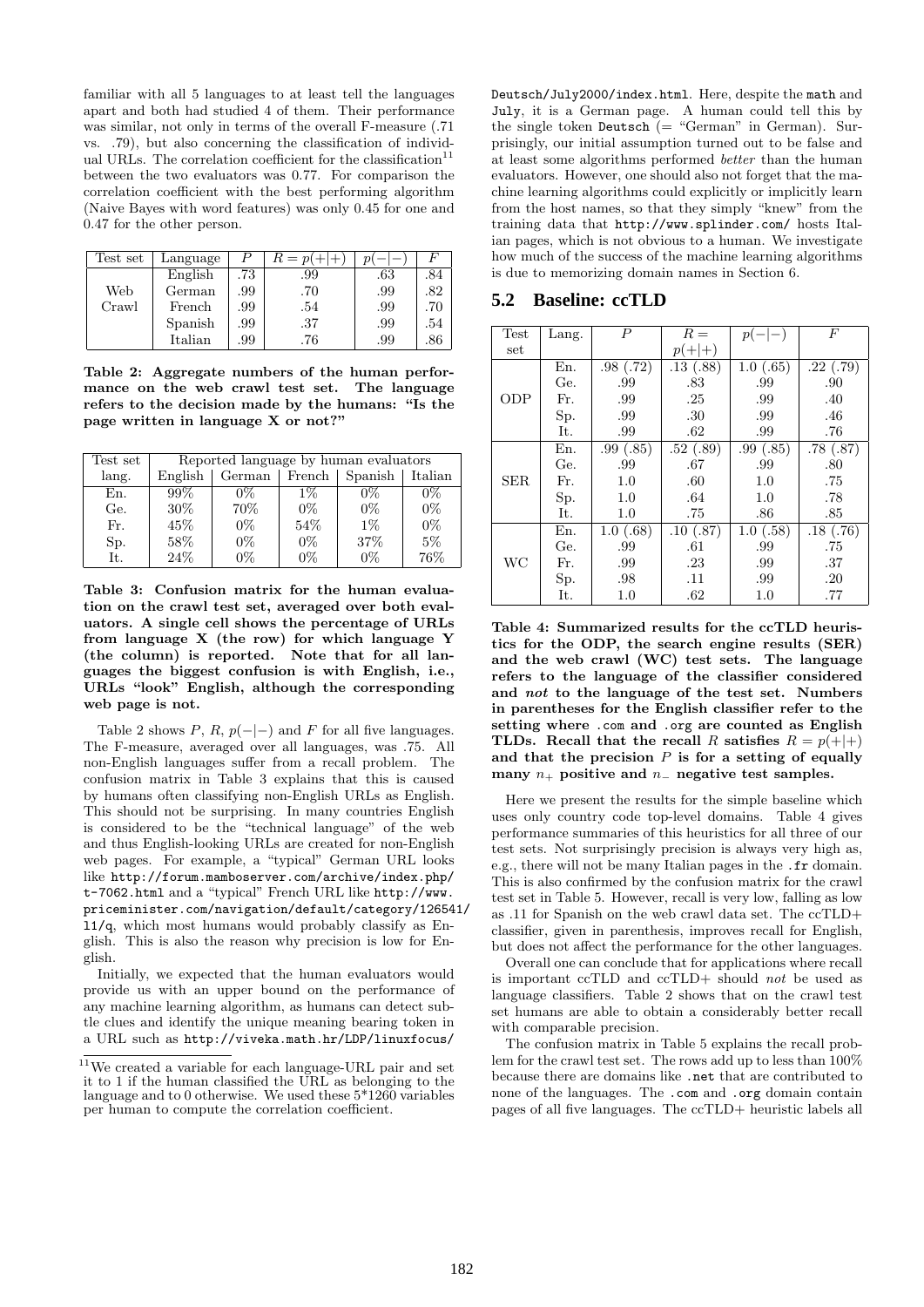| Test set | Reported language by binary classifiers |            |         |         |         |  |  |  |  |  |  |
|----------|-----------------------------------------|------------|---------|---------|---------|--|--|--|--|--|--|
| lang.    | En.                                     | Ge.<br>Fr. |         | Sp.     | It.     |  |  |  |  |  |  |
| En.      | $10\%$ (87\%)                           | $1\%$      | $0\%$   | $0\%$   | $0.0\%$ |  |  |  |  |  |  |
| Ge.      | $0.0\%$ (25%)                           | 61\%       | $0.0\%$ | $0.0\%$ | $0.0\%$ |  |  |  |  |  |  |
| Fr.      | $0.0\%$ (58%)                           | $0.0\%$    | 23\%    | $0.0\%$ | $0.0\%$ |  |  |  |  |  |  |
| Sp.      | $0.0\%$ (79%)                           | $0.0\%$    | $0.0\%$ | 11%     | $0.0\%$ |  |  |  |  |  |  |
| It.      | $0.0\%$ (29%)                           | $0.0\%$    | $0.0\%$ | $0.0\%$ | 62\%    |  |  |  |  |  |  |

Table 5: Confusion matrix for the simple ccTLD heuristics. The results are for the crawl test set. Numbers in parentheses refer to the ccTLD+ heuristics, where .com and .org are also counted as English top-level domains (ccTLD+).

such pages as English. This greatly improves the English recall, but decreases its precision and does not change the low recall for the other languages. In the extreme case of Spanish only 11% of the Spanish pages are in the domains marked by the heuristic as Spanish, while 79% fall into .com or .org and 10% fall into domains that we do not assign to any language.

#### **5.3 Words as Features**

In this section we discuss the results for the arguably most obvious choice of features, namely words (or rather "tokens"). Word-based features performed best in our experiments as is shown by the F-measure results in Table 7. The left-most data points in Figure 2 show the same data averaged over all languages. However, it shows also that the good performance is only achieved with a reasonably large amount of training data.

Averaged over all languages and data sets, the best Fmeasure performance was obtained for the Naive Bayes classifier (.91). The Maximum Entropy classifier performed almost equally well, with the difference only showing up in the third digit after the decimal point. As Table 7 shows the two classifiers performed almost identical for all languages and data sets except for web crawl data set, where the Spanish and the French classifier constructed with Naive Bayes clearly outperformed Maximum Entropy.

Table 6 shows the confusion matrix on the crawl data set for the Naive Bayes classifier. As for the human evaluators the biggest confusion is with English. Many URLs "look" English to the classifier, although the web pages are actually written in different languages. However, in comparison to humans and the ccTLD heuristics the "amount of confusion" has dropped considerably and recall has improved correspondingly.

Table 2 and Table 7 show that the recall of Naive Bayes with word features on the crawl data set outperforms the recall of humans for all languages except for English. The performance difference on English might be caused by the fact that the human evaluators correctly assumed that the crawl test set consisted predominantly of English URLs and used English as default language. Thus, they (correctly) classified pages such as http://hp2010.nhlbihin.net/oei\_ ss/clin5\_10.htm as English, whereas the machine learning algorithm classified it as Spanish.

## **5.4 Trigrams as Features**

Although n-grams in general and trigrams in particular are the best performing features for classifying the full text of web pages, they performed slightly worse than word fea-

| Test set |         | Reported language by binary classifiers |        |         |         |  |  |  |  |  |  |  |
|----------|---------|-----------------------------------------|--------|---------|---------|--|--|--|--|--|--|--|
| language | English | German                                  | French | Spanish | Italian |  |  |  |  |  |  |  |
| English  | $93\%$  | 4%                                      | $13\%$ | 22%     | $6\%$   |  |  |  |  |  |  |  |
| German   | 26\%    | 78%                                     | 9%     | $7\%$   | 3%      |  |  |  |  |  |  |  |
| French   | 14%     | $0\%$                                   | 97%    | 7%      | $4\%$   |  |  |  |  |  |  |  |
| Spanish  | 37\%    | 5%                                      | $0\%$  | 95%     | 5%      |  |  |  |  |  |  |  |
| Italian  | 10%     | $0\%$                                   | $0\%$  | 0%      | 100%    |  |  |  |  |  |  |  |

Table 6: Confusion matrix for the Naive Bayes algorithm in combination with using words as features for the crawl test set. A single cell shows the percentage of URLs from language X (the row) for which language Y (the column) is reported. Recall that neither rows have to add up to 100% (as a URL can be classified to belong to multiple languages), nor do columns (as a classifier can say "yes" for URLs from several languages).

tures in our experiments. The reason is that trigrams are not well suited for memorizing domain names. For example, the domain for the URL http://www.jazzpages.com/NewYork/ in the German ODP test set occurs in the German training set and thus word-base algorithms classified it correctly. However, since its trigrams are typical for the English language, trigram-based algorithms classified it as English. Despite this weakness, it was the feature set which worked best when only 10% or less of the available training data was used. This can be seen by comparing the behaviour of the different colors, corresponding to different feature sets in Figure 2.

## **5.5 Custom-made Features**

This set of features was originally chosen as it agrees well with the human approach to the task. Most people would first look at the ccTLD domain of a web page and then, if necessary, consult dictionaries (or their language knowledge) for the individual parts of the URL. Interestingly, algorithms using this feature set performed worst and they required the largest amount of training data to achieve a partially acceptable performance, as will be shown in Section 6.

Figure 1 shows a decision tree for German. The displayed tree is a pruned version (chosen for its simplicity) only involving the top nodes of the full tree. Note that it classifies a URL as German if and only if one of the following three conditions hold: (i) it has a German TLD token (.de or .at) before its first slash, (ii) at least one of its tokens appears in the trained German dictionary, or (iii) all the checks for the other languages fail.

## **5.6 Combination of Algorithms**

We tried to improve the performance of individual classifiers by combining the results of pairs of classifiers (see Section 3.3). We experimented with two types of combinations, one tried to increase precision, the other recall.

Some languages, mostly English and Spanish, suffer from a precision problem, whereas German suffers from a recall problem. Furthermore, certain algorithms such as the relative entropy classifier tend to give a good precision, at the price of a worse recall. Thus there did not exist one combination which worked for all the languages.

Table 8 and Table 9 compare the best individual algorithm and feature set combination, namely, Naive Bayes on word features, against the best combination of classifiers. Here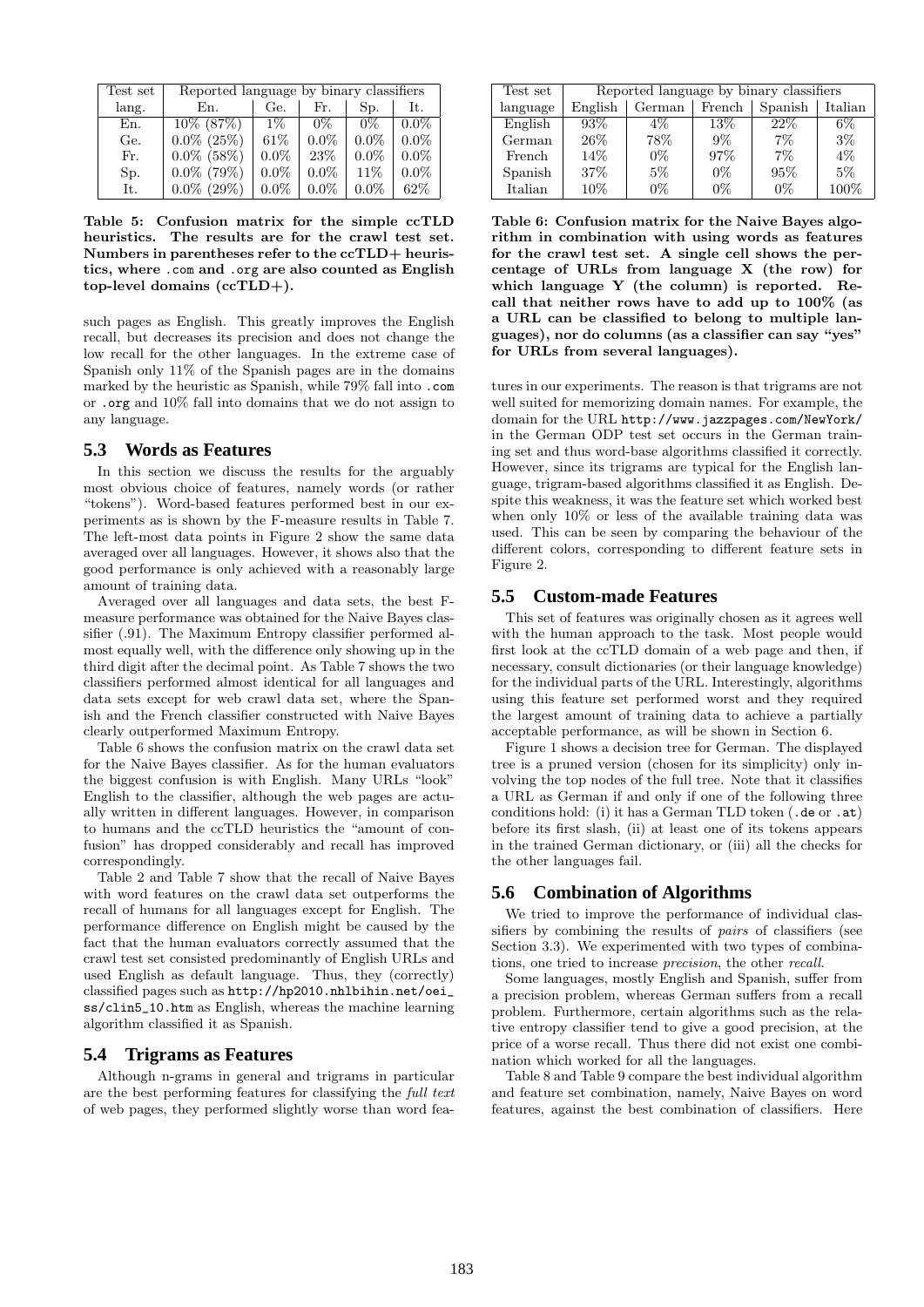

Figure 1: A pruned version of the decision tree for German. The numbers below the labels of the leaves indicate how many German  $($ "+") and non-German ("-") URLs of the crawl test set end up at the corresponding leaf. The "dict." refers to the trained dictionary and the TLD decision also considers URLs such as http://de.wikipedia.org with an de before the first slash as coming from an German TLD. For each node, s is the success ratio.

we used a different combination for each language, but this combination was then used for all three test sets. Specifically, the best performing algorithms for each language were the following. (1) English and German: Maximum Entropy and Relative Entropy both for word features using the recall improvement approach; (2) French: Relative Entropy on trigrams with Naive Bayes on word features using the recall improvement approach; (3) Spanish: Maximum Entropy on trigram features with Naive Bayes on word features using the precision improvement approach. (4) Italian: Relative Entropy for trigrams and for word features using the recall improvement approach.

As expected, in all combinations at least one algorithm used word features. It is also not surprising that for all four combinations trying to improve the recall at least one algorithm involves the Relative Entropy. Relative Entropy achieves the highest precision of all machine learning algorithms for all languages and test sets. Thus it avoids a drop in precision when the recall improvement approach is used. However, unexpectedly, the best combination for English (slightly) improves the recall and not the precision, despite the fact that English suffers from a recall problem. As it seems, it is simply very difficult to detect certain URLs as non-English, without sacrificing too much recall.

## **5.7 Performance by Language and Algorithm**

Tables 8 and 9 show the performance of our best individual and best combined classifiers for all languages averaged over all test sets. In both cases, English pages are the most difficult ones to classify correctly as (i) the percentage of pages from English top-level domains, such as .uk or .gov, is small compared to other languages, and (ii) other URLs explicitly try to "look" English, making it very difficult for the English classifier. The second point explains both why

| Classifier |            | Test set | Average over |           |
|------------|------------|----------|--------------|-----------|
| language   | <b>ODP</b> | SE.      | Crawl        | test sets |
| English    | .88        | .94      | .87          | .90       |
| German     | .94        | .97      | .86          | .92       |
| French     | .86        | .94      | .92          | .91       |
| Spanish    | .88        | .96      | .88          | .91       |
| Italian    | .86        | .97      | .97          | .94       |
| Average    | .88        | .96      | .90          | .91       |

Table 8: F-measure results when using Naive Bayes with words as features for all languages and test sets. The column on the right shows that English is the hardest and Italian the easiest language to classify. The row on the bottom shows that the pages in the Open Directory Project are the hardest to classify, whereas the search engine results are the easiest.

for the English classifier it is difficult to achieve high precision and why most of the other classifiers it is difficult to achieve high recall. Still, the best combination of English classifiers achieved an F-measure of .91 averaged over all three test sets.

Italian URLs are, on the other hand, closely bound to the .it domain (see Table 4). Furthermore, there is little tendency for Italian URLs, even those from other top-level domains, to look English. Here an average F-measure of .95 could be achieved.

German is the only language where Maximum Entropy slightly outperforms Naive Bayes. With word-based features it achieves a precision and recall around .95, except for a drop in recall on the web crawl data set. Combined with Relative Entropy it achieved an average F-measure of .92.

For French Naive Bayes clearly outperformed maximum entropy on the web crawl data set. However, this number is based on only 57 (randomly chosen) URLs. Altogether an average F-measure of .91 is achieved. The Naive Bayes classifier on word-based features also performs best for Spanish with an average F-measure of .91. On both the ODP and the web crawl test set its precision is only around 0.8. However, precision could be improved to .90, resp., .93 for these test sets when it was combined with Maximum Entropy on trigrams. It resulted in an overall F-measure of .93.

| Classifier |            | Test set  | Average over |           |
|------------|------------|-----------|--------------|-----------|
| language   | <b>ODP</b> | <b>SE</b> | Crawl        | test sets |
| English    | .87        | .95       | .88          | .91       |
| German     | .95        | .97       | .88          | .93       |
| French     | .88        | .94       | .91          | .91       |
| Spanish    | .89        | .96       | .93          | .93       |
| Italian    | .90        | .97       | .97          | .95       |
| Average    | .90        | .96       | .92          | .93       |

#### Table 9: F-measure results when for each language the best combination of classifiers was chosen. These combinations were then used for all three test sets.

As mentioned before for all languages Naive Bayes and Maximum Entropy on word features lead to high recall and the overall best F-measure. However, Relative Entropy with word features achieves better precision values with comparable or only slightly worse F-measures. Thus, for applications for which precision is crucial Relative Entropy would be a more suitable algorithm.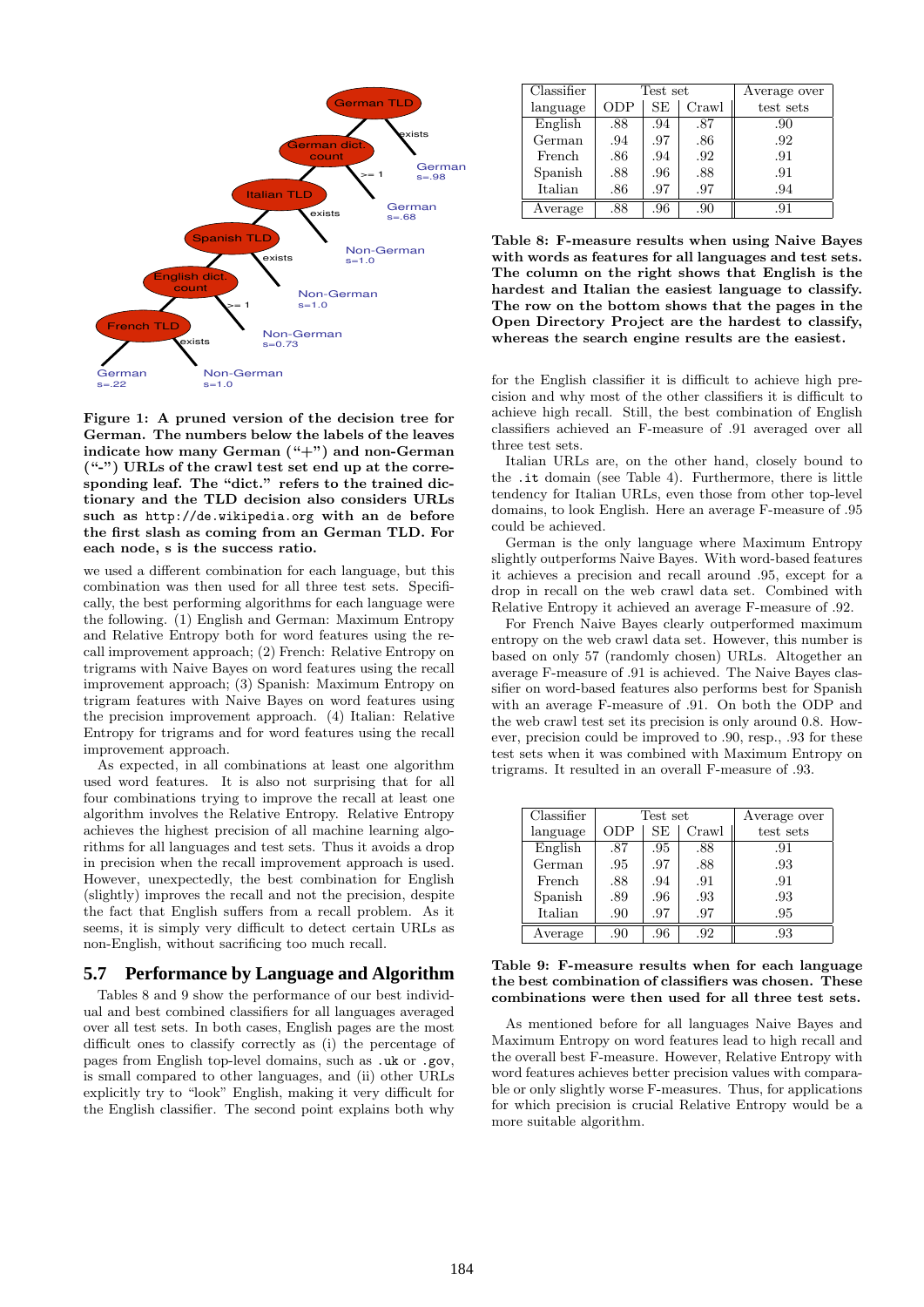# **6. DEPENDENCE ON THE AMOUNT OF TRAINING DATA**

In this section we explore how the different algorithms and feature sets behave as the amount of training data is varied. Although we generally obtained the best results, when we used words as features, this is related to the amount of training data: once we have seen enough URLs, we will be able to simply recognize certain hostnames. So algorithms using words as features might be better at storing previous knowledge, but not necessarily better at deriving new knowledge from only a small set of training URLs.



Figure 2: A plot showing how the performance of different algorithms (symbols) and different feature sets (colors) changes on the crawl test set as the amount of training data is increased from a total of 1,224 URLs (for all languages combined) to 1.2M URLs. WF stands for word features, TF for trigram features and CF for custom-made features. NB stands for Naive Bayes, RE for Relative Entropy, ME for Maximum Entropy and DT for Decision Tree.

Figure 2 shows the F-measure performance averaged over all five languages on the y-axis. The x-axis corresponds to an increase in training data, starting from 0.1% of all available training data and going up to 100%, which corresponds to a total of 1.2 million URLs.

The three main observations from the plot are: (1) The distinction between feature sets is more important than the distinction between different algorithms. This can be seen as the different colors (corresponding to feature sets) are grouped far more strongly than the different algorithms (corresponding to different symbols). (2) With little training data (0.1%) the decision tree's performance is, essentially, identical to the ccTLD+ heuristics, which only looks at the

top-level domains. This is to be expected, as with very little training data the decision tree can base its decisions only on the TLD and OpenOffice dictionaries. Also note that the improvement for the custom-made features is only caused by the improvement in the trained dictionary, as all of the other 10 features remain constant. (3) When all the training data is used, word-based features perform best. However, trigrams outperform word-based features when the amount of training data is reduced (in our experiments by a factor of 10 or more). To learn what words in a language look like the trigram based algorithms just need a few typical URLs, whereas the word based approach must see enough distinct words to learn a "dictionary". But once it has seen enough, it achieves the best performance.



Figure 3: Percentage of pages in the test sets whose domain was already seen in the training set. The percentage is averaged over all five languages.

To understand the impact of domain name <sup>12</sup> memorization we plot in Figure 3 the percentage of domain names, averaged over all languages, that were present in the training data as a function of the size of the training data. For example, for the crawl test set 53% of the URLs have a domain that has been seen in the training set. This information definitely helps the algorithms with word features.

However, this is not the only factor contributing to the strong performance for algorithms using word features. (1) The algorithms with word features also perform well when the amount of training data is reduced. For example, when 1% of the training set is used, only 18% of the domain names in the crawl test set are seen, but Naive Bayes with word features still achieves an F-measure of .81, with a recall of .80. If its performance were based on the memorization of domain names alone the recall could only be .18. (2) A considerable number of domains has pages from multiple languages, such as wordpress.com. In fact, this is the case for 48% of the URLs from the ODP test data set and for roughly 30% for the other two test sets. In these cases domains might give contradictory or even wrong hints to the classifier. Still for the majority of these cases, the algorithms with word features correctly classify the URL.

<sup>12</sup>For example, the domain for http://ltaa.epfl.ch/ algorithms.html is epfl.ch and the domain for http: //chu.cam.ac.uk/ is cam.ac.uk.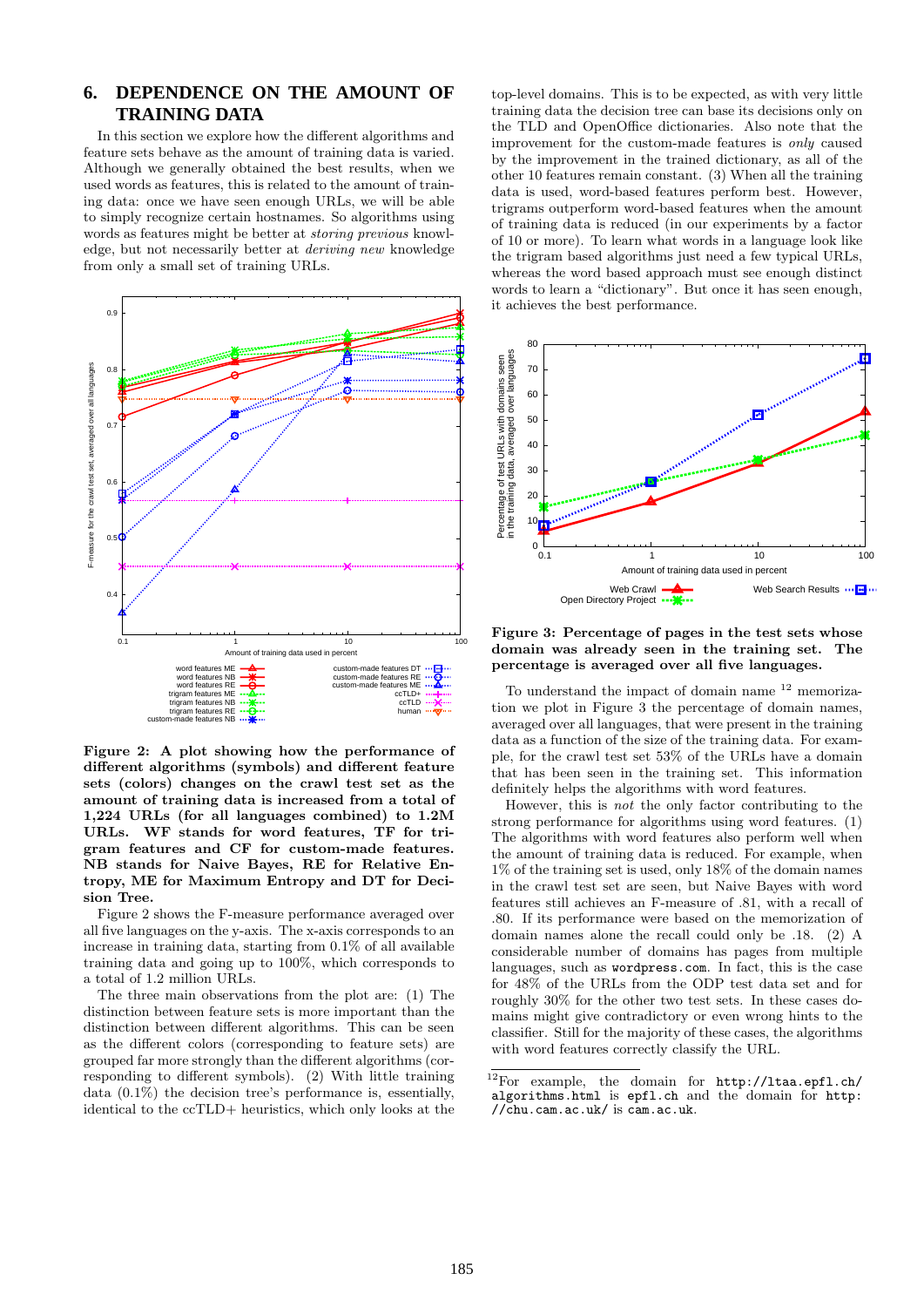## **7. TRAINING ON CONTENT**

In a separate set of experiments we trained the classifiers not only on URLs but also on the content of the pages in the ODP language subdirectories. Since training on content is very compute-intensive, we restricted the experiment to the ODP training and test sets. Specifically, we built URLonly classifiers using the URLs of the training set pages of ODP alone and we built content-based classifiers using the content and the URLs of the training set pages of ODP. As before we built one classifier per language. We tried this on our best algorithms, namely Naive Bayes and Maximum Entropy, both with the word feature set. However, while training the Maximum Entropy-based classifier on content we performed only two iterations of the Improved Iterative Scaling Algorithm as it is a very time consuming operation. When training on URLs we performed 40 iterations.

|  |  |  | Alg.   English   German   French   Italian   Spanish           |  |  |  |  |  |  |  |
|--|--|--|----------------------------------------------------------------|--|--|--|--|--|--|--|
|  |  |  | $U   C0   U   C0   U   C0   U   C0   U   C0$                   |  |  |  |  |  |  |  |
|  |  |  | NB   .87   .81   .94   .77   .86   .79   .86   .85   .87   .83 |  |  |  |  |  |  |  |
|  |  |  | ME   .87   .81   .93   .70   .86   .79   .85   .81   .86   .83 |  |  |  |  |  |  |  |

#### Table 10: F-measure for Naive Bayes (NB) and maximum entropy (ME) on the ODP test set for URLbased (U) and content-based classifiers (Co) with word features trained only on the ODP training set.

We evaluated the classifiers only on the ODP test set. The results based on F-measures are presented in Table 10. They show that the F-measure *drops* for every classifier, independent of the language and algorithm used. For English the drop is due to a large loss in precision (15% for ME and 9% for NB). For German the drop is due to a huge drop in recall (39% for ME and 29% for NB). For French the drop is mostly due to recall and for Italian and Spanish there is a small decrease in both recall and precision.

This fact that more training data (in the form of page content) hurts the quality of the classifiers can be explained by looking at the country code top-level domains. E.g., the best clue towards an Italian page is the token it, not necessarily in the country code, which appears in  $67\%$  of their URLs  $^{13}$ and, given that a URL contains the token it, it has a probability of 99% of being Italian. However, this strong signal is diluted when the content is included, as the term it is also a frequent word in English. Now, a page containing it has "only" a probability of 86% of being Italian. Other domains such as .de or .es suffer a similar fate as they correspond to terms or abbreviations in other languages. With these strong signals weakened, the classification task becomes notably harder.

#### **8. CONCLUSIONS**

This paper shows that high quality language identifiers for web pages can be built based on URLs alone. The largest challenge is to identify English-looking URLs of non-English web pages. This is where additional information like the hyperlink structure of the web could help: Web pages written in a certain language often link to each other. Thus, inlink information, as is usually available in small numbers in search engine crawlers, could be used to further improve language identification in this setting.

A more general question is which other information can be deduced from URLs. In some preliminary experiments

we asked a human to classify 100 randomly selected web pages from our ODP set by the top-level ODP topic categories. The human achieved a precision of only about 50%. It would be interesting to see how well machine learning based algorithms can perform.

#### **9. REFERENCES**

- [1] E. Baykan, S. Castelberg, and M. Henzinger. A comparison of techniques for sampling web pages. In IIWeb 2006 Workshop on Information Integration on the Web in conjunction with WWW 2006, 2006.
- [2] W. B. Cavnar and J. M. Trenkle. N-gram-based text categorization. In Symposium on Document Analysis and Information Retrieval (SDAIR), pages 161–175, 1994.
- [3] T. Dunning. Statistical identification of language. 1994. MCCS-94-273.
- [4] G. Grefenstette. Comparing two language identification schemes. In International Conference on Statistical Analysis of Textual Data (JADT), pages 263–268, 1995.
- [5] T. Hastie, R. Tibshirani, and J. H. Friedman. The Elements of Statistical Learning. Springer, 2001.
- [6] K. Hayati. Language identification on the world wide web. Masters project, University of California, Santa Cruz, 2004.
- [7] N. C. Ingle. A language identification table. The Incorporated Linguist, 15(4), 1976.
- [8] M.-Y. Kan. Web page classification without the web page. In International World Wide Web Conference (WWW), pages 262–263, 2004.
- [9] B. Martins and M. J. Silva. Language identification in web pages. In Symposium on Applied Computing (SAC), pages 764–768, 2005.
- [10] A. K. McCallum. Bow: A toolkit for statistical language modeling, text retrieval, classification and clustering. http://www.cs.cmu.edu/~mccallum/bow, 1996.
- [11] K. Nigam, J. Lafferty, and A. MacCallum. Using maximum entropy for text classification. Workshop on Machine Learning for Information Filtering, pages 61–67, 1999.
- [12] P. Sibun and J. C. Reynar. Language identification: Examining the issues. In Symposium on Document Analysis and Information Retrieval (SDAIR), pages 125–135, 1996.
- [13] K. Somboonviwat, M. Kitsuregawa, and T. Tamura. Simulation study of language specific web crawling. In ICDE Workshops, page 1254, 2005.
- [14] W. Teahan and D. Harper. Using compression-based language models for text categorization. In Workshop on Language Modeling and Information Retrieval, 2001.
- [15] V. B. Vega and S. Bressan. Continuous-learning weighted trigram approach for indonesian language distinction: A preliminary study. In International Conference on Computer Processing of Oriental Languages (ICCPOL), 2001.
- [16] R. Yan. Matlabarsenal. http://www.informedia.cs.cmu.edu/yanrong/ MATLABArsenal/MATLABArsenal.htm, 2006.

<sup>&</sup>lt;sup>13</sup> for an equal number of positive and negative URLs.